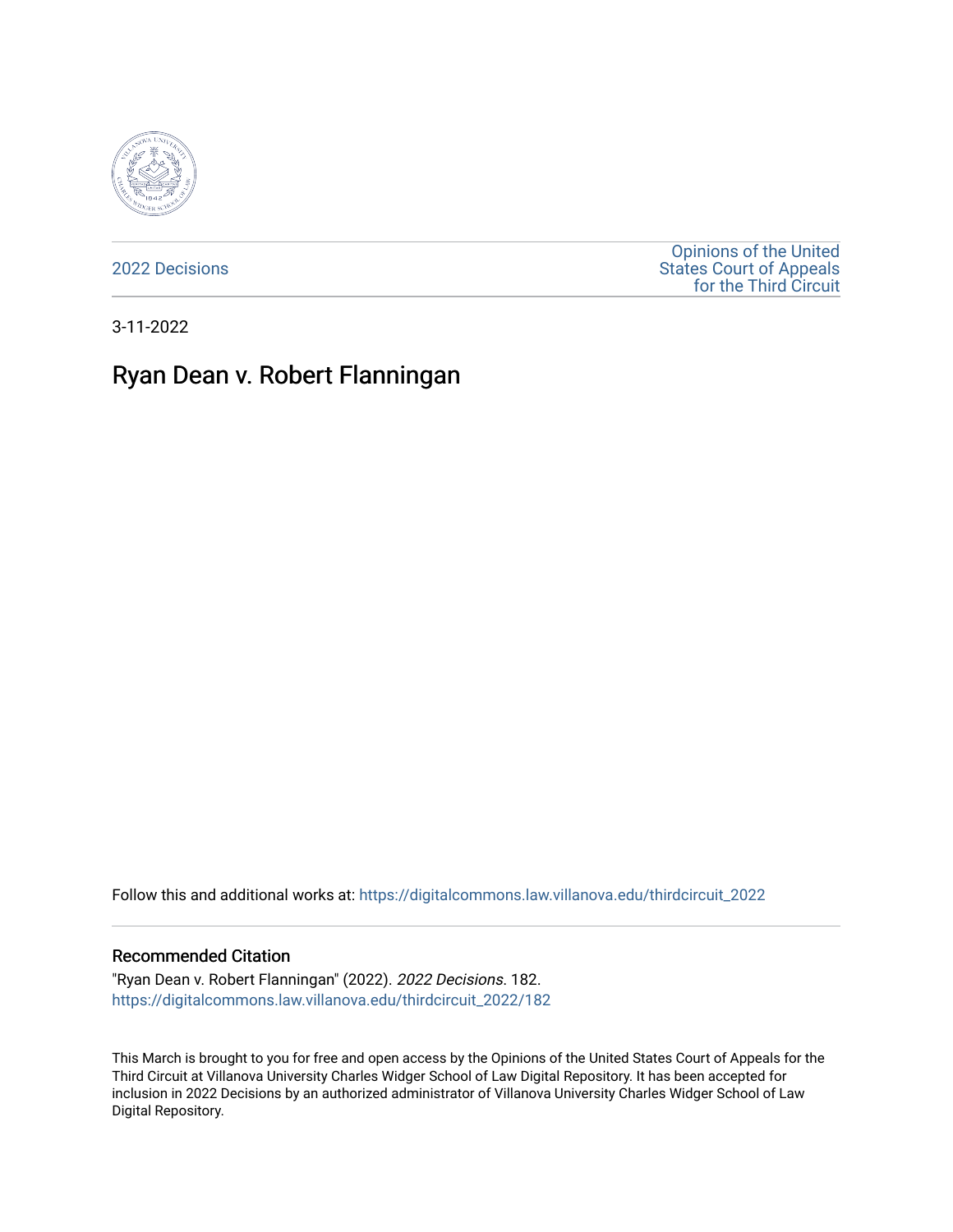#### **ALD-091 NOT PRECEDENTIAL**

#### UNITED STATES COURT OF APPEALS FOR THE THIRD CIRCUIT

\_\_\_\_\_\_\_\_\_\_\_

No. 21-2396 \_\_\_\_\_\_\_\_\_\_\_

## RYAN DEAN, Appellant

v.

## ROBERT FLANNIGAN; DARREN BARREIRO; GREENBAUM, ROWE, SMITH & DAVIS, LLP; CHRISTOPHER D. ADAMS; CHARLES VACCARO

\_\_\_\_\_\_\_\_\_\_\_\_\_\_\_\_\_\_\_\_\_\_\_\_\_\_\_\_\_\_\_\_\_\_\_\_

On Appeal from the United States District Court for the District of New Jersey (D.C. Civil Action No. 2-19-cv-18255) District Judge: Honorable Madeline C. Arleo

\_\_\_\_\_\_\_\_\_\_\_\_\_\_\_\_\_\_\_\_\_\_\_\_\_\_\_\_\_\_\_\_\_\_\_\_

Submitted for Possible Dismissal Pursuant to 28 U.S.C. § 1915(e)(2) or Summary Action Pursuant to Third Circuit LAR 27.4 and I.O.P. 10.6 February 24, 2022

Before: JORDAN, RESTREPO and SCIRICA, Circuit Judges

(Opinion filed March 11, 2022) \_\_\_\_\_\_\_\_\_

> OPINION\* \_\_\_\_\_\_\_\_\_

PER CURIAM

<sup>\*</sup> This disposition is not an opinion of the full Court and pursuant to I.O.P. 5.7 does not constitute binding precedent.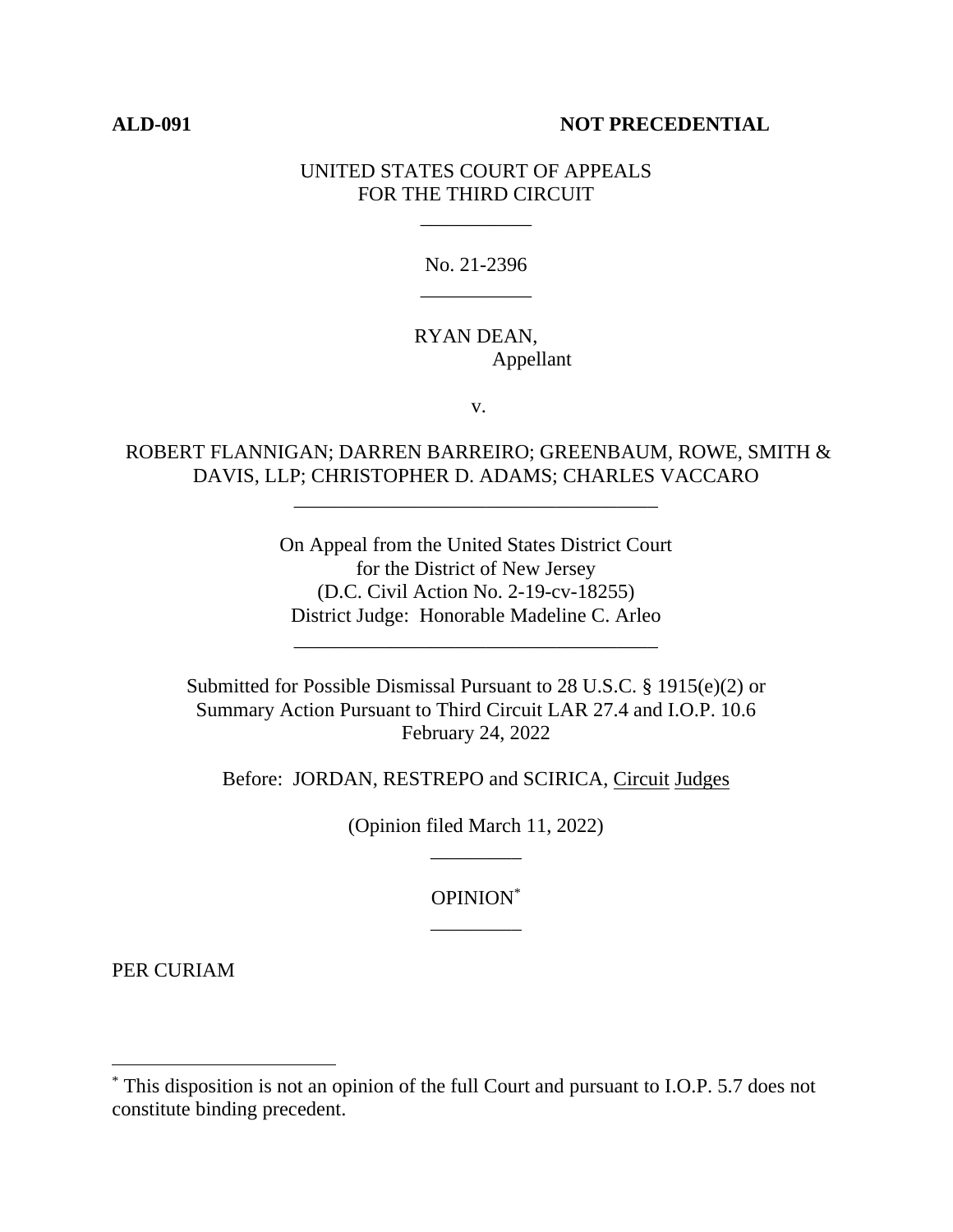Pro se Appellant Ryan Dean appeals from the District Court's denial of his "Motion for Vacatur" and related motions. For the following reasons, we will summarily affirm. See 3d Cir. L.A.R. 27.4; 3d Cir. I.O.P. 10.6.

In September 2019, Dean filed a complaint in the District Court of New Jersey alleging that the Defendants – attorneys and a law firm – suborned perjury and fabricated evidence while representing Lisa Bissell in state court proceedings under the Prevention of Domestic Violence Act (PDVA), N.J.S.A. § 2C:25-17.<sup>1</sup> After Dean amended his complaint, the District Court dismissed it by order entered October 2, 2020. See ECF No. 21. On October 28, 2020, Dean filed a motion for relief from the dismissal order pursuant to Rule  $60(b)(3)$  and  $(d)(3)$ , and a motion to obtain a transcript of the state court TRO proceeding. By order entered May 28, 2021, the District Court denied the motions. See ECF No. 38. Subsequently, in an order entered June 23, 2021, the District Court denied Dean's letter-motion to stay the proceeding while he investigated "new evidence." See ECF No. 39. Finally, by order entered July 14, 2021, the District Court denied

<sup>&</sup>lt;sup>1</sup> In the PDVA proceedings, Bissell alleged that Dean had sexually assaulted her. She obtained a Temporary Restraining Order (TRO) against him, but the New Jersey Superior Court subsequently denied a Final Restraining Order (FRO) and the TRO was dismissed. In February 2019, Bissell filed a complaint in New Jersey Superior Court against Dean, his business partner, Kevin Klassen, and their hedge fund and management company, Saga Global Capital Management, LLC. ("the SAGA suit"), alleging various employment discrimination and retaliation claims, as well as claims against Dean for civil assault and intentional infliction of emotional distress. In June 2020, Dean filed a notice of removal of Bissell's civil action from state court to the District Court of New Jersey. See D.N.J. Civ. No. 2-20-cv-07393 ("removal proceeding"). In an order entered December 7, 2020, the District court granted Bissell's motion to remand the matter to the New Jersey Superior Court.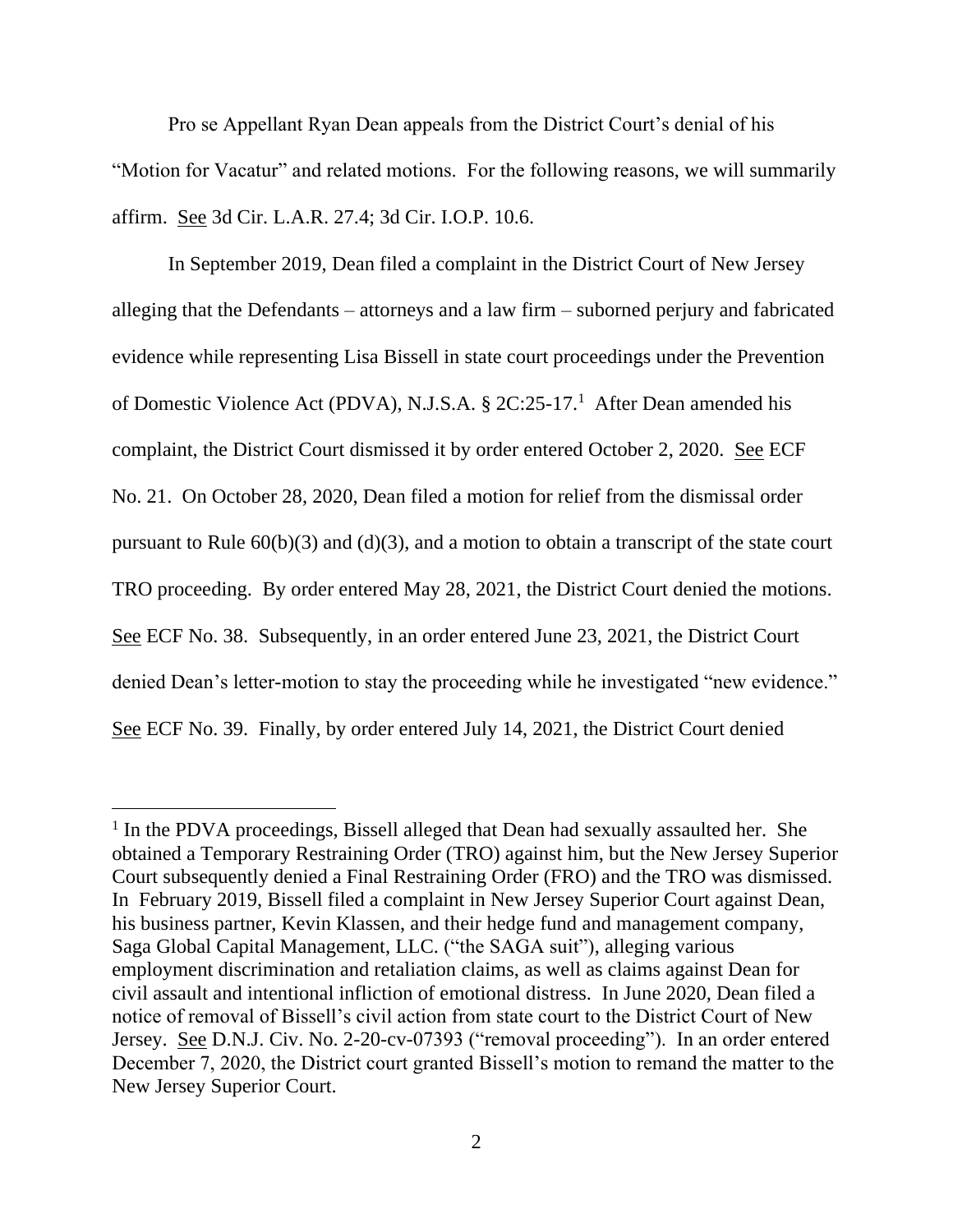Dean's motion to consolidate the case with the removal proceeding and with another case of his filed at D.N.J. Civ. No. 2:21-cv-07393.<sup>2</sup> See ECF No. 44.

Dean filed a notice of appeal on July 23, 2021, seeking review of the October 20, 2020 dismissal order and the District Court's May 28, June 23, and July 14, 2021 orders. We have jurisdiction to review only the latter two orders.

Generally, a notice of appeal in a civil case must be filed within 30 days after entry of the judgment or order appealed. See Fed. R. App. P. 4(a)(1)(A). Dean's Rule 60 motion was filed within 28 days of the dismissal order and therefore tolled the time to appeal that order pending its disposition. See Fed. R. App. P.  $4(a)(4)(A)(vi)$ . But the time to appeal commenced on May 28, 2021, when the Rule 60 motion was denied. See Fed R. App. P.  $4(a)(4)(A)$  (providing that the time for appeal runs from entry of order disposing Rule 4(a)(4) tolling motion). The notice of appeal was filed more than 30 days later, but within 30 days of the June 23 and July 14 orders. Accordingly, our review is limited to those two orders.

The District Court properly denied Dean's letter-motion to stay the proceeding. As the District Court noted, a day after the letter-motion was filed, it denied the motion to vacate the dismissal order; the case was closed, and the letter-motion failed to provide any basis to reopen and stay the proceeding. $3$  For those reasons, and because the removal

 $2$  The motion to consolidate, which was included within a "Motion to Vacatur the Remand Proceeding," was filed in all three proceedings.

<sup>&</sup>lt;sup>3</sup> The letter-motion requested more time to "investigate" facts about Bissell, her exhusband, and her attorneys in the SAGA suit (all non-defendants in this case), who Dean believed were conspiring to defraud him. See ECF No. 37.